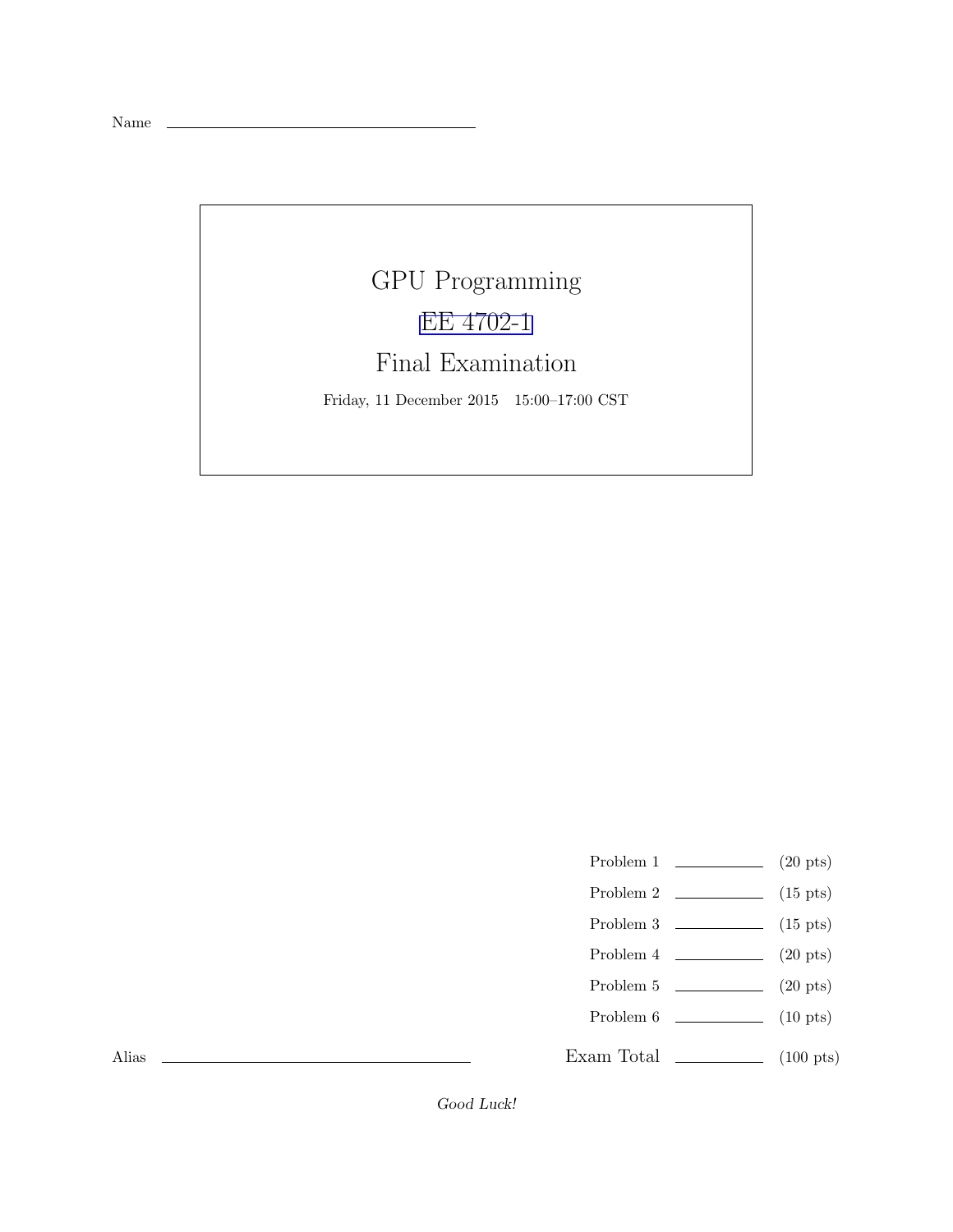Problem 1: [20 pts] The code below, taken from Homework 4, performs the rendering pass used to draw the balls. Let  $n$  denote the number of balls and let  $s$  denote the number of vertices for each ball. It does so using an instanced draw in which a set of s vertices is sent into the rendering pipeline  $n$  times, for a total of sn vertices. Procedure glDrawArraysInstanced(type,  $0, s, n$ ) sends a set of s vertices for rendering n times.

```
// CPU code for rendering pass.
  glBindBufferBase(GL_SHADER_STORAGE_BUFFER,1,balls_pos_rad_bo);
  glBindBufferBase(GL_SHADER_STORAGE_BUFFER,2,balls_color_bo);
  glBindBuffer(GL_ARRAY_BUFFER,sphere.points_bo);
  glVertexPointer(3,GL_FLOAT,0,0);
  glEnableClientState(GL_VERTEX_ARRAY);
  glDrawArraysInstanced(GL_TRIANGLE_STRIP, 0, num_vertices, num_balls );
// Vertex Shader Code for rendering pass.
void vs_main_instances() {
  vec4 center_o_rad = balls_pos_rad[gl_InstanceID];
  float rad = center_0\_rad.w;vec3 to_surface = rad * gl\_Vertex.xyz;
  vec4 position_o = vec4(center_o_rad.xyz + to_surface, 1f);
  gl_Position = gl_ModelViewProjectionMatrix * position_o;
  vertex_e = gl_ModelViewMatrix * position_o;
  normal_e = gl_NormalMatrix * gl_Vertex.xyz;
}
```
(*a*) In the shader code above indicate which variables are uniforms and which are vertex shader inputs. *Hint: This question can be answered without understanding what an instanced draw is.*

Put a U next to all uniform variables.

Put an I next to all vertex shader inputs.

(*b*) For each rendering pass indicate how much data must be sent from the CPU to the GPU due to this vertex shader. Assume that all uniform variables need to be re-sent each rendering pass. But, make an intelligent determination on whether vertex shader inputs and other data needs to be re-sent.

Amount of CPU to GPU data for uniform variables per pass in terms of  $s$  and  $n$ .

Amount of CPU to GPU data for vertex shader inputs per pass in terms of  $s$  and  $n$ .

Amount of CPU to GPU data for other data used by vertex shader per pass in terms of s and n.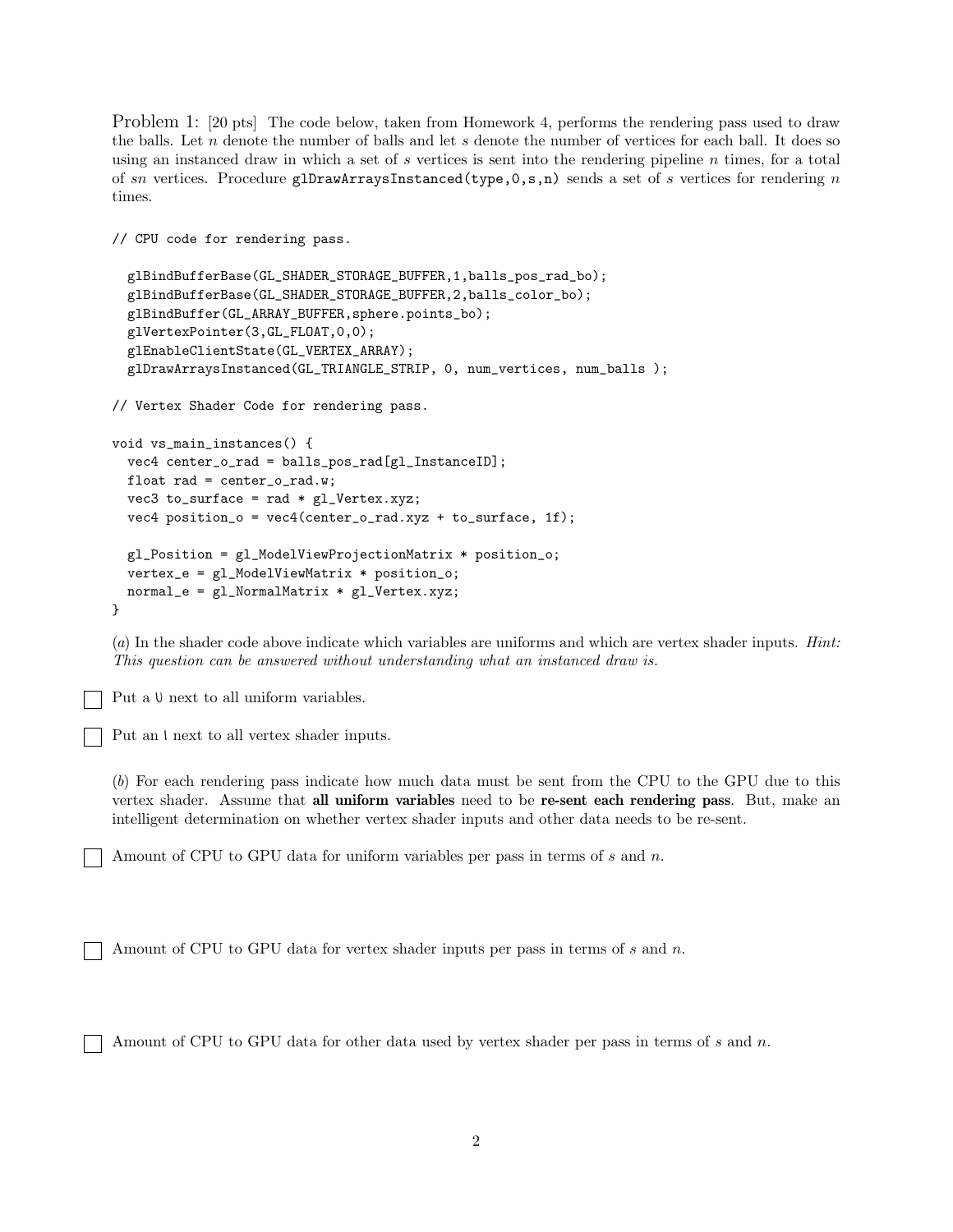Problem 1, continued:

(*c*) Appearing below is the vertex shader used for spheres in an ordinary rendering pass, followed by the vertex shader for the instanced rendering. Both render the same balls, but using different CPU code.

```
void vs_main() { // Vertex Shader for Ordinary Rendering
 gl_Position = gl_ModelViewProjectionMatrix * gl_Vertex;
 vertex_e = gl_ModelViewMatrix * gl_Vertex;
 normal_e = gl_NormalMatrix * gl_Vertex.xyz;
}
void vs_main_instances() { // Vertex Shader for Instanced Rendering
 vec4 center_o_rad = balls_pos_rad[gl_InstanceID];
 float rad = center_o_rad.w;
 vec3 to_surface = rad * gl_Vertex.xyz;
 vec4 position_o = vec4(center_o_rad.xyz + to_surface, 1f);
 gl_Position = gl_ModelViewProjectionMatrix * position_o;
 vertex_e = gl_ModelViewMatrix * position_o;
 normal_e = gl_NormalMatrix * gl_Vertex.xyz;
}
```
Because it accesses balls\_pos\_rad, vs\_main\_instances looks like it's accessing more data than vs\_main, but in reality less data is being sent to render all the balls.

What data was sent from CPU to GPU in the original code that substituted for balls\_pos\_rad?

How did this data compare in size to balls\_pos\_rad?

(*d*) Explain why the instanced draw gives higher performance than ordinary rendering.

Higher performance because ...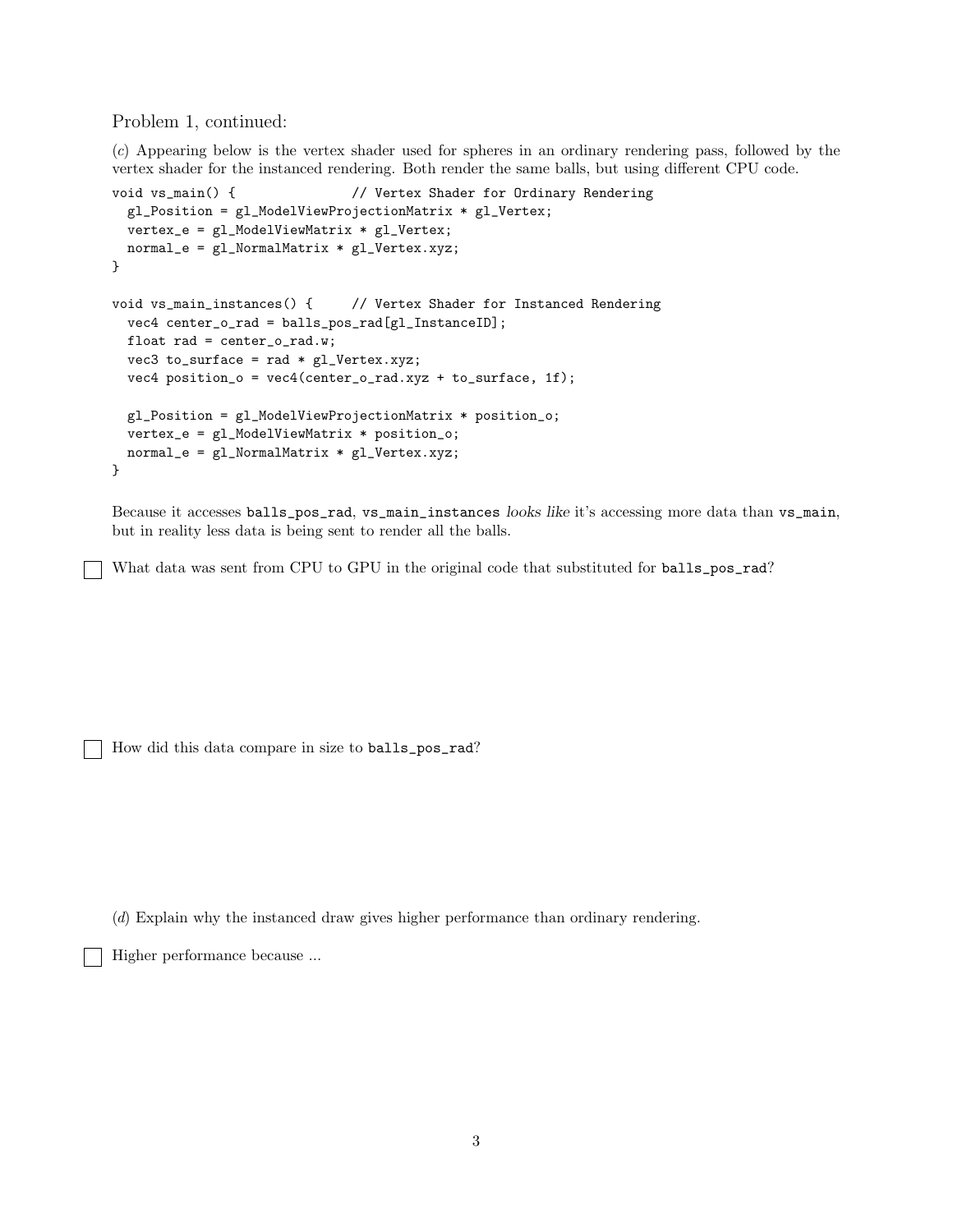Problem 2: [15 pts] CUDA kernel A launched with 10 blocks of 1024 threads on a GPU with 10 streaming multiprocessors (abbreviated SMs or MPs) takes 27 s to run. Consider several scenarios in which the kernel is launched on a GPU with 9 SMs. The only difference between the GPUs is the number of SMs. In both GPUs the maximum number of threads per SM and per block is 1024.

(*a*) Suppose that kernel A is launched again with 10 blocks but this time on the GPU with 9 SMs.

Run time for A in a 10-block launch on the 9 SM GPU?  $\Box$  Explain.

(*b*) How long would A take to run on the 9-SM GPU if launched with 9 blocks of 1024 threads, but doing the same amount of work as the 10-block launch. Kernel A was written by a skilled programmer.

Run time for  $A$  in a 9-block launch on the 9 SM GPU?  $\Box$  Explain.

(*c*) CUDA kernel C launched with 10 blocks of 32 threads takes 72 s on the 10-SM GPU. How long would the 10-block launch take on the 9-SM GPU?

Run time for C in a 10-block launch on the 9 SM GPU?

Explain how the low thread count makes part c (this question) different than part a.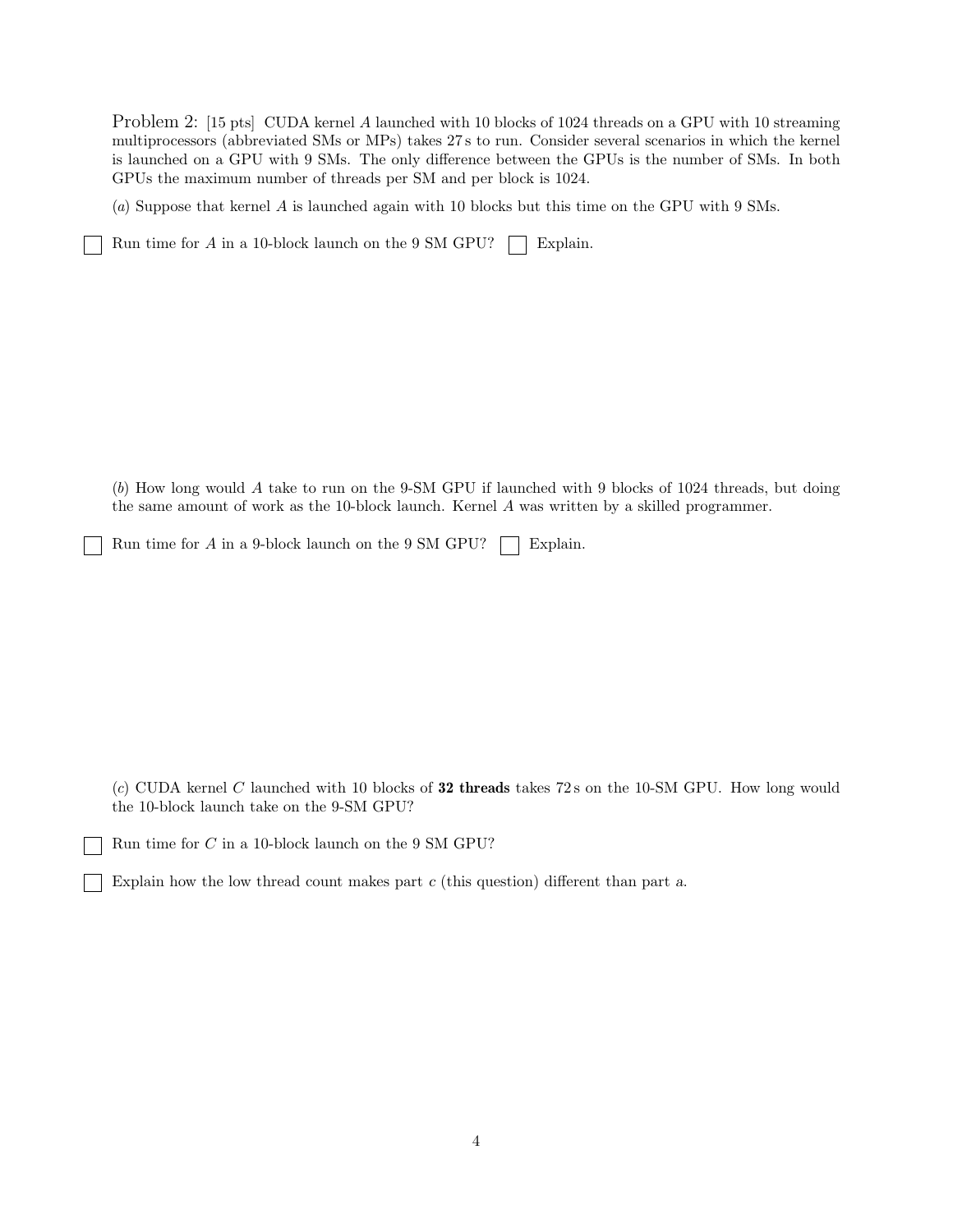Problem 3: [15 pts] The CUDA kernel below is based on a classroom example. Notice that the computation of tid has been changed. Indicate the change in execution time (relative to the commented out code) and whether the new code is correct (produces the same answer as the commented out code). *Note: The original exam contained a second part.*

(*a*) Consider the simple kernel:

```
__global__ void cuda_thread_start_simple() {
  // const int tid = threadIdx.x + blockIdx.x * blockDim.x;
  const int tid = threadIdx.x; \frac{1}{2} // Changed code. Original line above.
  const int elt_per_thread = array_size / num_threads;
  const int start = elt_per_thread * tid;
  const int stop = start + elt_per_thread;
  for ( int h=start; h<stop; h++ ) {
      float4 p = d_v_in[h];d_m_{out}[h] = dot(p, p);Due to change, execution time is \binom{ }{ } longer \binom{ }{ } about the same or \binom{ }{ } shorter.
Due to change, results are \bigcirc incorrect or \bigcirc still correct.
```
Important: Explain by showing how array elements are assigned to threads.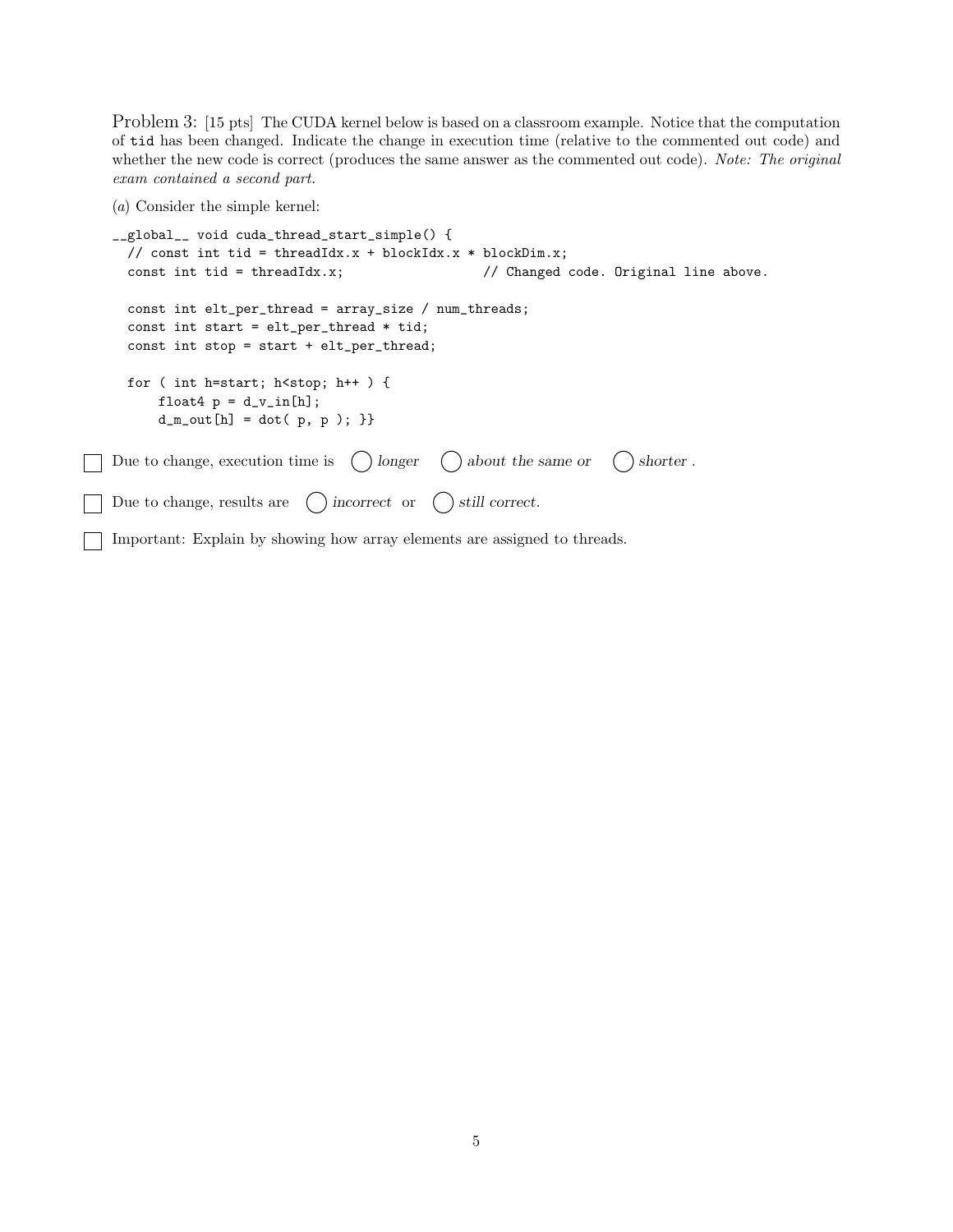Problem 4: [20 pts] Answer the following questions about CUDA.

(*a*) In an execution of the code below an SM reads 32 times more data than it needs to due to the way the code is written.

```
__global__ void some_prob(char *in_data, int *out_data) {
 const int tid = threadIdx.x + blockIdx.x * blockDim.x;
 const int width = 128;
 const int start_id = tid * width;
 int sum = 0;
 for ( int i=0; i<width; i++ ) sum += in_data[start_id+i];
 out_data[tid] = sum;}
```
Code reads  $32 \times$  more data than it needs because ...

Suppose that the type of in\_data were changed from char\* to int\*. Instead of reading  $32\times$  more data it would only be reading  $x \times$  more data than needed.

What is the value of  $x$ ?

(*b*) The code sample below is based on the shared memory classroom demo. *Note: The second* syncthreads *did not appear in the original exam.*

```
__shared__ int sum;
if ( threadIdx.x == 0 ) sum = 0;
__syncthreads();
if ( threadIdx.x == 40 ) sum += 40;
if ( threadIdx.x == 70 ) sum += 70;
if ( threadIdx.x == 200 ) sum += 200;
__syncthreads();
out_data[tid] = sum;
```
Show at least four different possible values for sum that the code above can write to out data.

Explain.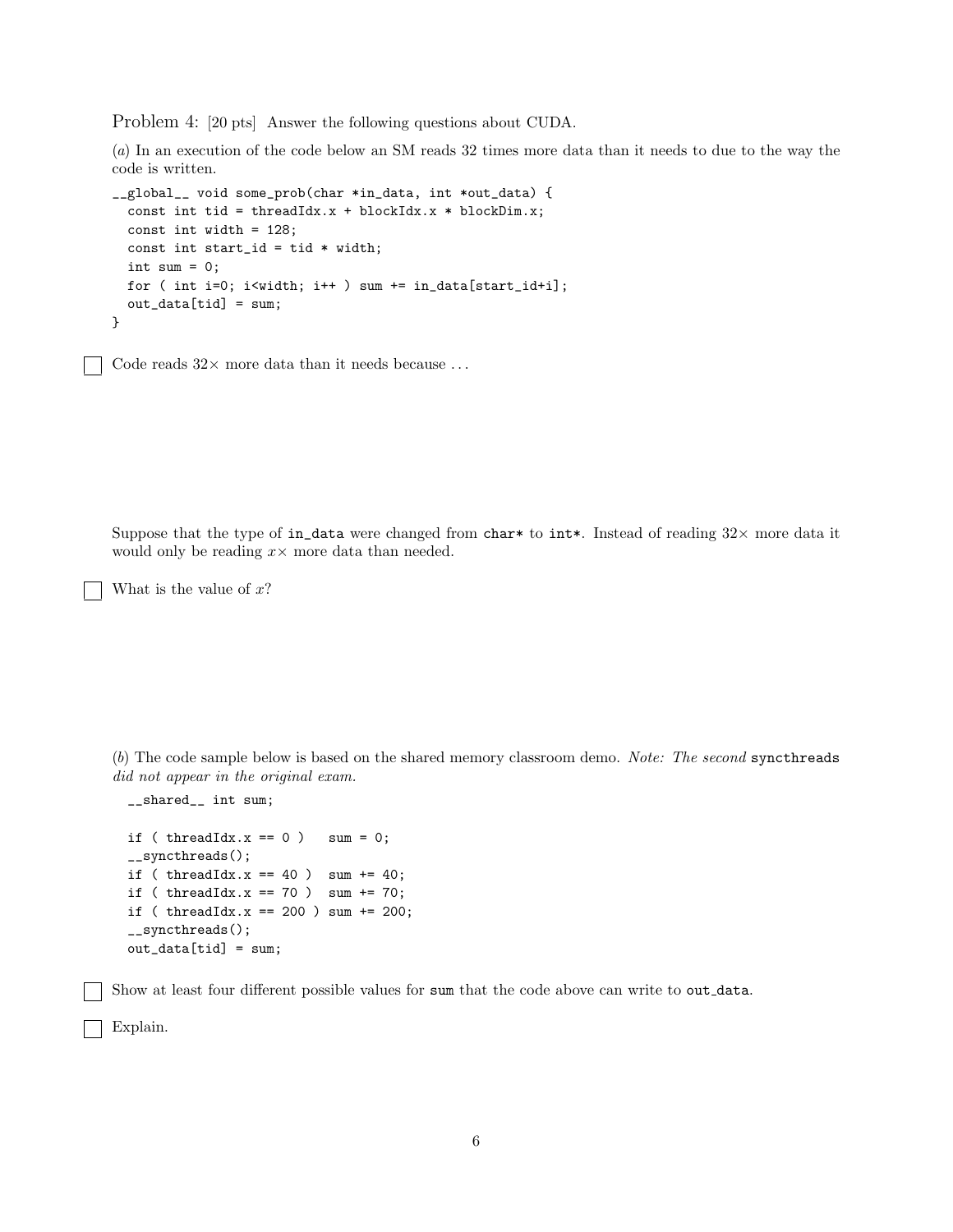(*c*) Consider the use of \_\_syncthreads() in the CUDA code below and in general.

In general, what does \_\_syncthreads do?

What might go wrong if  $\text{\_symbol{x}}$  = syncthreads were removed from the code below?

```
__shared__ int our_data[1025];
our_data[threadIdx.x] = my_element;
__syncthreads();
output_data[tid] = my_element + our_data[threadIdx.x + 1];
```
What's wrong with the use of  $\text{\_symbol=}\xspace$  syncthreads below?

```
if ( threadIdx.x != 20 ) __syncthreads();
```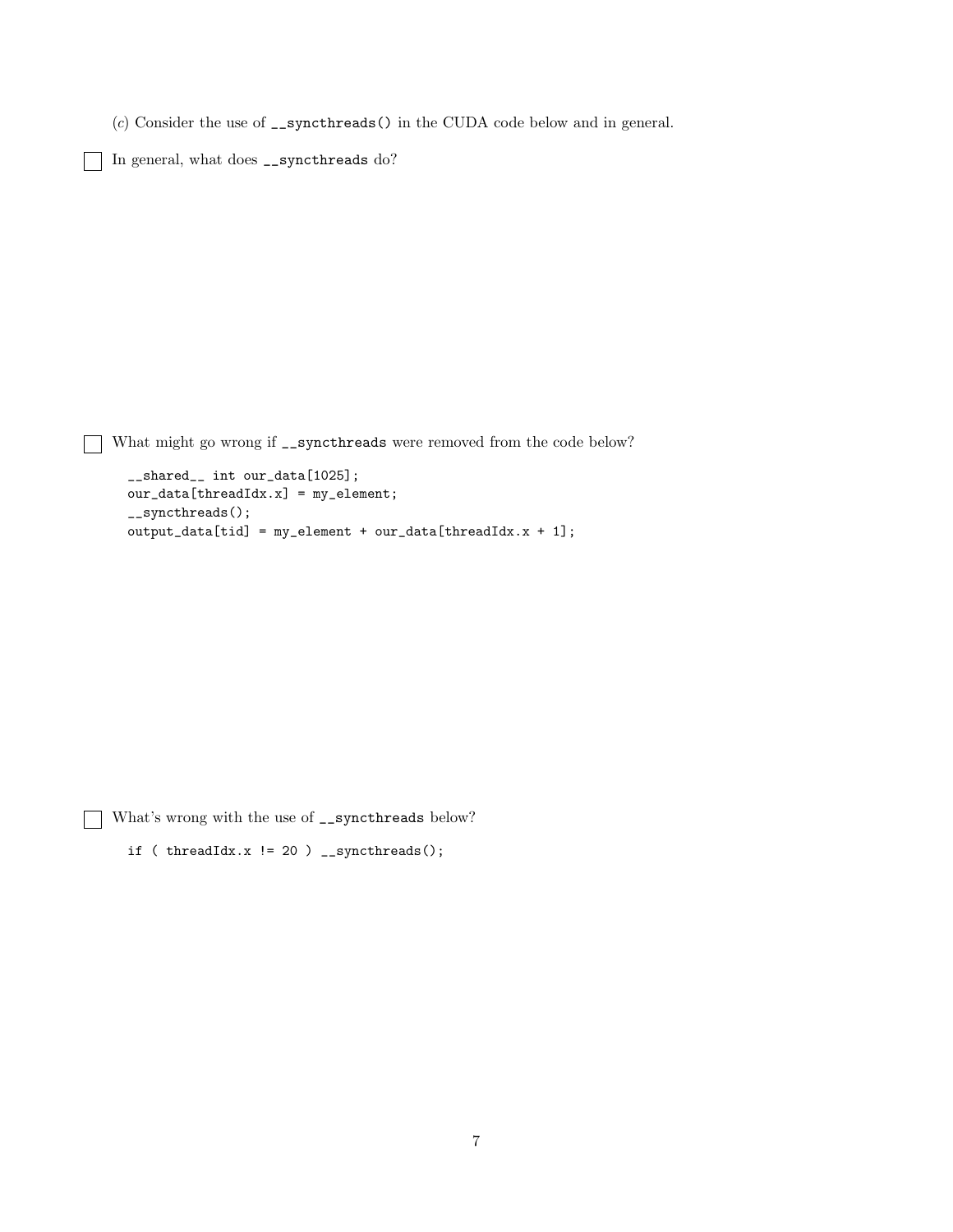```
layout ( triangles ) in;
  layout ( triangle_strip, max_vertices = 3 ) out;
  void gs_main_simple() {
    vec3 tnorm = \qquad ; \qquad ; \qquad FILL IN.
    for ( int i=0; i<3; i++ )
      {
        normal_e = In[i].normal_e;vertex_e = In[i].vertex_e;color = In[i].color;
        gl_Position = In[i].gl_Position;
        EmitVertex();
      }
    EndPrimitive();
  }
  (a) Add code so that tnorm is assigned the triangle's eye-space geometric normal.
Set tnorm to eye-space geometric normal of triangle.
  (b) Modify the shader so that it emits a second triangle of the same shape but displaced one unit in the
  direction of tnorm (see above). (For normal_e see next part.) The new triangle should be blue. The following
  library functions are available: cross, dot, normalize, and length. A library of colors is not available.
  Add code to emit second triangle.
  Be sure to assign \Box vertex e, \Box color to blue, and (important) \Box gl Position.
 Modify the layout declarations, if necessary.
  (c) What about normal_e for the new triangle? Suppose we are rendering a sphere. Compare the appearance
  of the new triangle with normal_e set to tnorm to the appearance when normal_e is set to In[i].normal_e.
  Describe difference in appearance for normal_e = tnorm versus normal_e = In[i].normal_e.
```
Problem 5: [20 pts] The geometry shader below, from Homework 4, passes a triangle unchanged.